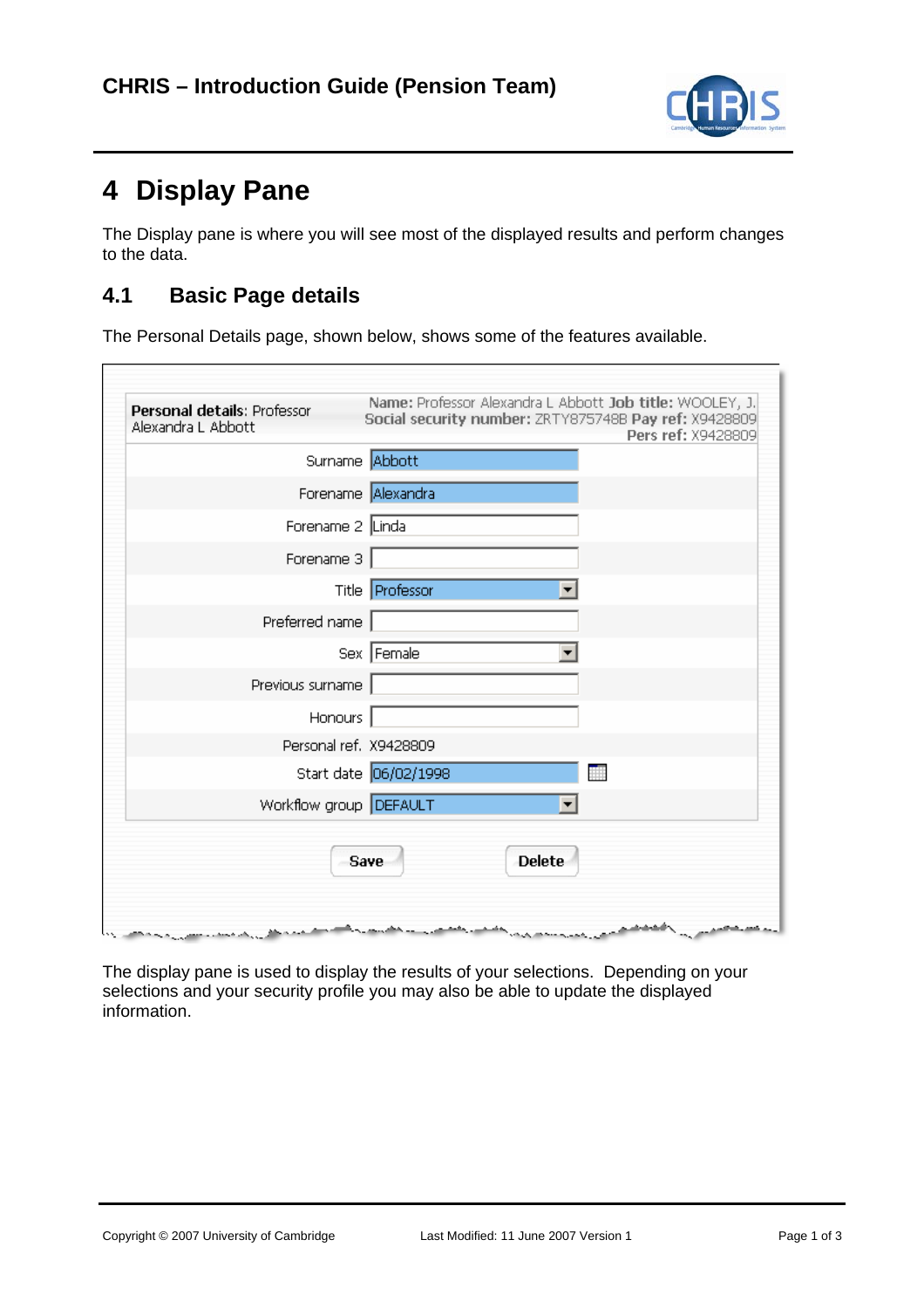

## *4.1.1 Standard Field Types*

There are a number of different types of field used to display data throughout Trent:

| <b>Display Method</b>                                                      | Usage                                                                                                                                                                                                                                                          |
|----------------------------------------------------------------------------|----------------------------------------------------------------------------------------------------------------------------------------------------------------------------------------------------------------------------------------------------------------|
| $\blacksquare$ check box (checked)                                         | A check box is used to denote a condition which<br>can only be true or false. When the box is<br>checked the condition is true.                                                                                                                                |
| $\Box$ check box (not checked)                                             | When the box is not checked the condition is<br>false                                                                                                                                                                                                          |
| Text box (non<br>mandatory)                                                | A text box is used to display alphanumerical<br>information. If the information is editable you<br>may overtype any existing text to make<br>changes.                                                                                                          |
| Text box (mandatory)                                                       | A mandatory text box is used to display<br>alphabetical information which must be entered<br>before a record can be saved. These are<br>identified by a coloured background.                                                                                   |
| Drop down list                                                             | A drop down list allows you to select from a<br>predefined list of options. To view the available<br>options click T. Drop down lists are used to<br>allow you to select the most appropriate entry<br>from a predefined list of acceptable values.            |
| ▼<br>Drop down list (mandatory)                                            | A mandatory drop down list allows you to select<br>from a predefined list of options, and one option<br>must be selected before the record can be<br>saved. To view the options click ▼                                                                        |
| Search                                                                     | Initiates a search, used to select the data for the<br>field to the left of the icon.                                                                                                                                                                          |
| Age (years) 61<br>Age (months) 2<br>Date 08/07/2012<br>Display only fields | The data contained in these fields are edited<br>elsewhere in Trent, or are generated for you<br>using other data. For example these dates for<br>expected retirement are calculated based on<br>the employees date of birth and cannot be<br>directly edited. |